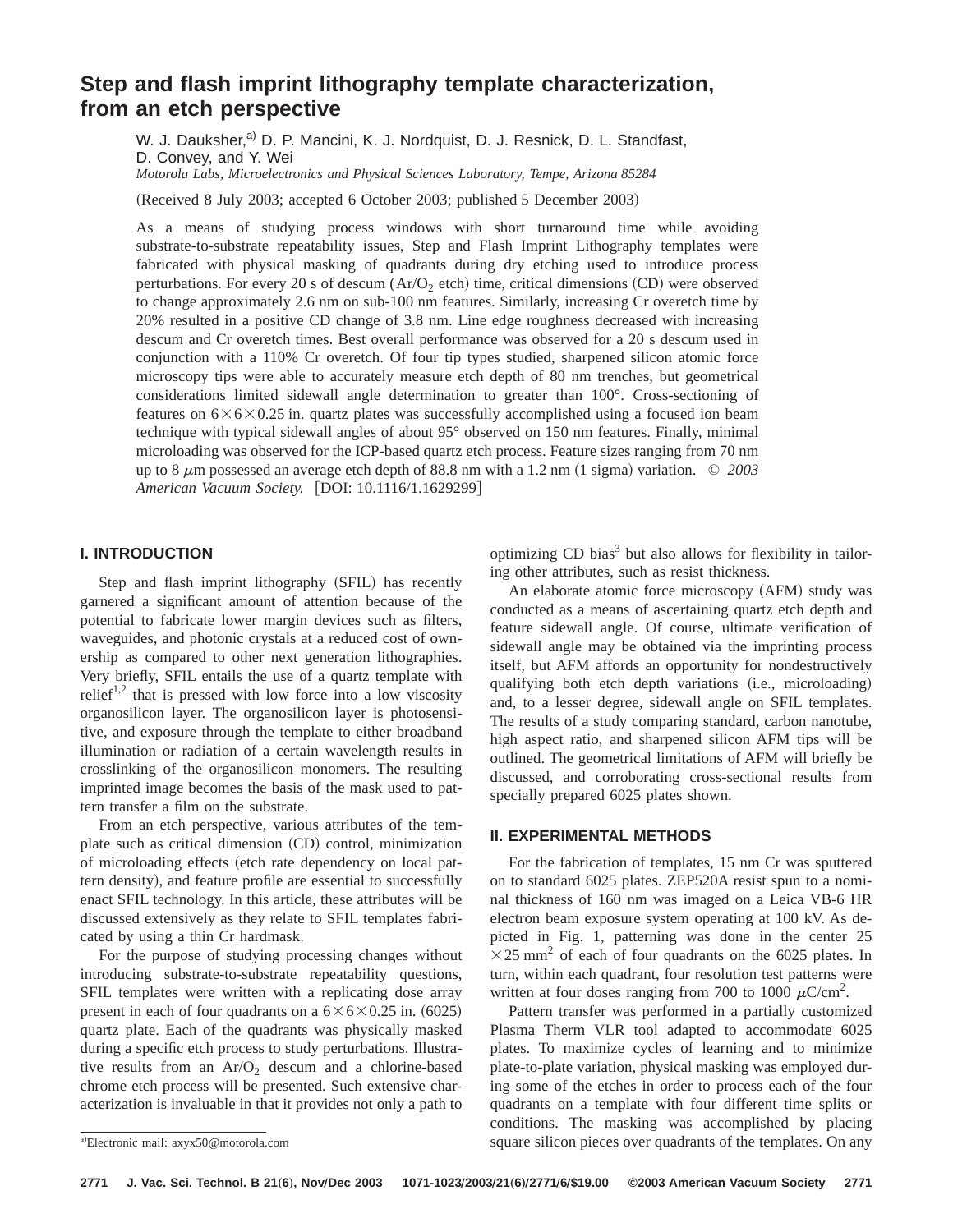

FIG. 1. Schematic diagram showing the layout of the four quadrant arrays written on 6025 plates for etch splits. Each quadrant contained a dose array of resolution test patterns.

given substrate, only one such masking etch split was employed (e.g., a descum split) while all of the other etches in the fabrication sequence were kept as the baseline processes of record.

One of the etch processes studied via masking splits was the descum process. The fundamentals of the  $Ar/O<sub>2</sub>$  etch, modified in the present work to emulate wafer performance on plates, has been previously described in the literature.<sup>4</sup> Very briefly, the vertical to horizontal etch rate ratio is greater than 9:1 which minimizes CD bias of the process while effectively removing any resist scum and trimming profiles. Time splits of 20, 40, 60, and 80 s were conducted on templates.

The other etch process in which masking splits were studied was the Cr hardmask etch. Once again, the basis for the RIE Cr etch process on 6025 plates was an extension of a well-characterized wafer process.<sup>5</sup> Endpoint during the chrome pattern transfer step was determined by monitoring the optical emission signal of a chlorine line. Since the chrome overetch must be at least 60% to obtain vertical sidewalls, overetch splits of 60%, 80%, 100%, and 120% were run at 75 W rf. After performing the Cr etch, the resist was stripped in a piranha solution  $(4 H_2SO_4:1 H_2O_2)$  operating at 105 °C.

An inductively coupled plasma (ICP) process was developed and optimized for performing the quartz etch on SFIL templates. Because of the high selectivity of quartz to



FIG. 2. Final CD bias on a completed SFIL template as a function of descum time. The template saw a 60% Cr overetch.

chrome in the process, only a thin Cr layer was required as a hardmask. This fluorine-based process is run at a pressure of 5 mT and was used to etch to a target depth of 100 nm into the quartz templates. After quartz pattern transfer, the remaining Cr hardmask layer was stripped using a commercially available ceric ammonium nitrate solution.

Comprehensive CD data was collected at six stages of processing of the templates: after e-beam writing; descum; Cr etch; resist strip; quartz etch; and Cr hardmask removal. Dense and semidense features 100 nm and below in size comprised the data set collected. Both the CD data and topdown complementary images of features were taken using an S-7800 CD scanning electron microscope (SEM) manufactured by Hitachi.

Finally, additional characterization was undertaken on some of the templates. Etch depth and, to a lesser degree, sidewall angle information were obtained using a Digital Instruments DM3000 Scanning Probe Microscope (AFM). The quartz features were imaged using standard, carbon nanotube, high aspect ratio, and sharpened silicon AFM tips. A successful technique for cross-sectioning the quartz trenches and subsequently imaging via SEM was found by using an FEI 835 focused ion beam (FIB) tool.

### **III. CRITICAL DIMENSION RESULTS**

## **A. Descum process**

Using the baseline descum process, the etch rate of resist on 6025 plates was found to be about 37 nm/min. Predicated on this information, time splits of 20, 40, 60, and 80 s were chosen; the maximum theoretical resist loss for the longest run was calculated to be 49.3 nm. Figure 2 contains a plot of final CD bias from coded as a function of descum time for intervals of 20 to 80 s. The data is plotted for three clustered line/space sizes: 60; 80; and 100 nm. To a first approximation, a slight positive slope of about 2.6 nm CD change  $(space increase in size) exists per 20 s of the decimal time. As$ an interesting side note, the data appears to spread out with descum time such that the larger trenches grow more as compared to the smaller trenches. One possible etch-related explanation for this behavior is that gas phase transport of reactive species is easier given larger feature sizes.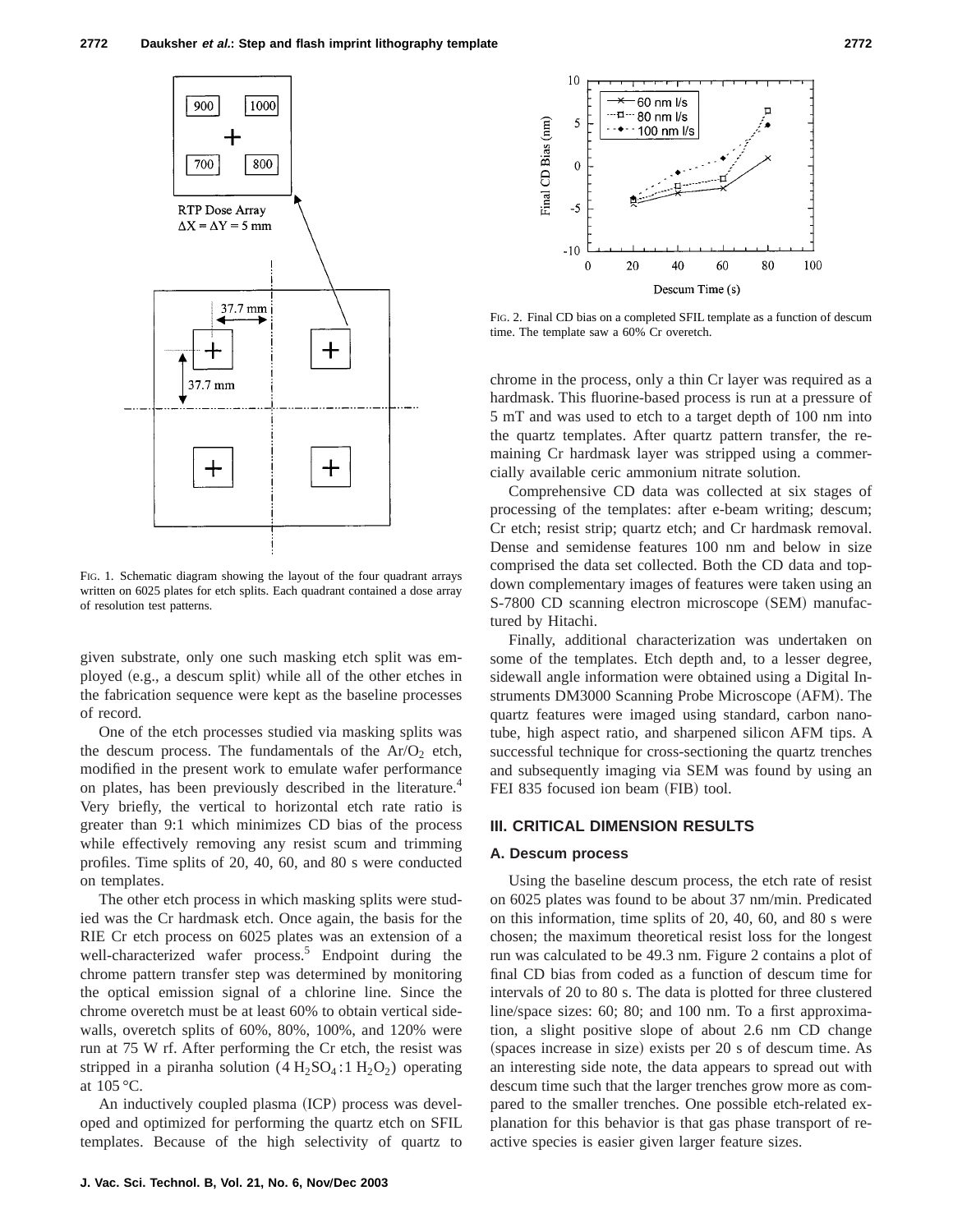

FIG. 3. SEM images of 30 nm spaces/90 nm lines on a completed SFIL template. CD measurements are: (a)  $16.9$  nm; (b)  $23.1$  nm; (c)  $25.5$  nm; and (d) 29.6 nm for process splits of 20, 40, 60, and 80 s descum. A  $60\%$  Cr overetch was used.

Figure 3 shows SEM images of 30 nm spaces/90 nm lines on a completed SFIL template as a function of descum time. Although an e-beam writing error and other effects are present in the images, the results of increasing descum time are obvious. The 30 nm features that received the shortest descum time of 20 s are only partially cleared out; increasing descum time produces crisper features with a concomitant increase in critical dimension.

#### **B. Cr etch process**

Complementary etch development work was also undertaken on the chlorine-based chrome hardmask process. The optimized RIE etch process at 75 W has a chrome etch rate of 7.5 nm/min, an average chrome to resist selectivity of 0.45:1, and a chrome uniformity  $\left[ \frac{(\text{max}-\text{min})}{2 \text{ mean}} \right]$  of 6.6%. The Cr splits were selected so as to vary overetch time from  $60\%$  (minimum necessary for a straight sidewall) to  $120\%$  (maximum permissible resist loss of about 75 nm). Plotted in Fig. 4 is final CD bias from coded feature size as a function of chrome overetch. All results shown are for 80 nm features. The data is comprised of information from three templates, one each receiving a descum of 20, 40, and 60 s.

Similar to observations made for increasing descum time, a positive CD change of 3.8 nm per 20% of Cr overetch exists. As would be expected, the CD bias from coded for a given Cr overetch percentage becomes more positive with increasing descum time. Clearly, both Cr overetch percentage and resist descum have a big and well-defined impact on final critical dimensions. By generating a plot similar to that



FIG. 4. Final CD bias on three completed SFIL templates as a function of chrome overetch. The three templates were given descums of 20, 40, and 60 s. The CD measurements were taken on 80 nm features.

shown in Fig. 4 for all feature sizes of interest and then superimposing acceptable CD variation limits (e.g.,  $\pm 10\%$ ), a process window can be defined.

The complementary figure to Fig. 3 may be found in Fig. 5. Here, SEM images of 40 nm spaces/80 nm lines are shown for a completed SFIL template. For the Cr etch process splits, CD measurements were observed to increase from 32.4 to 39.7 nm as overetch increased from 60% to 120%. Line edge roughness was in general excellent for all splits, but it did subtly improve with increasing chrome overetch.



FIG. 5. SEM images of 40 nm spaces/80 nm lines on a completed SFIL template. CD measurements are: (a)  $32.4$  nm; (b)  $32.9$  nm; (c)  $38.6$  nm; and (d) 39.7 nm for process splits of 60%, 80%, 100%, and 120% Cr overtech. A 20 s descum was used.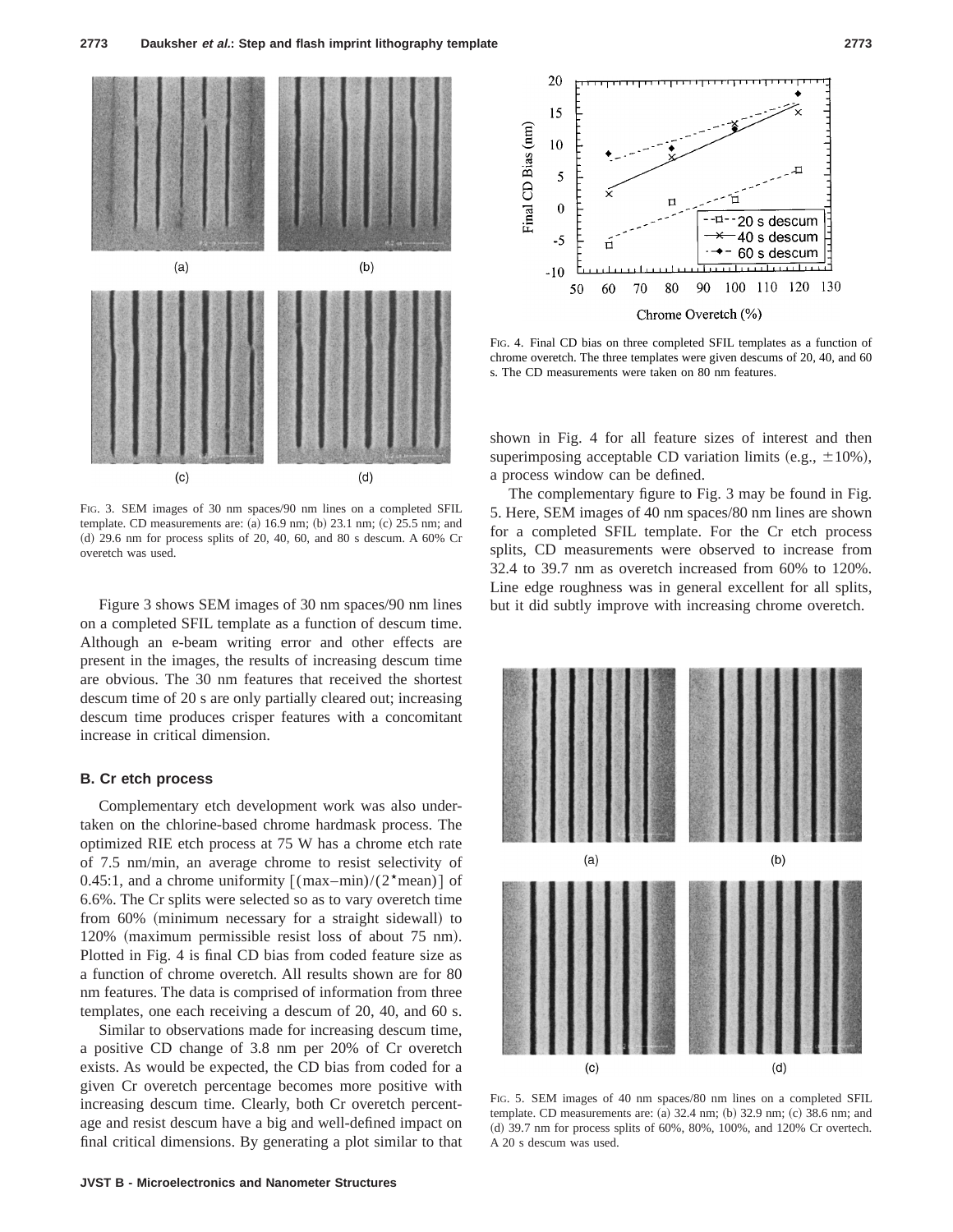

FIG. 6. Plot of CD bias from coded as a function of processing step.

#### **C. Fabrication window**

A 20 s descum coupled with a 110% Cr overetch was found to give the best performance in terms of CD control and line edge roughness. To a certain degree, increasing descum time could be used in conjunction with decreasing Cr overetch times to achieve comparable results. Thus, similar performance was observed for 40 s descum/80% Cr overetch and 60 s descum/60% Cr overetch combinations. This is not surprising since, in all three cases, total resist erosion is about 85 nm.

The overall typical trends observed for CD bias as a function of processing step used in the SFIL template fabrication process may be found in Fig. 6. Considering the data for 60 nm clustered features, the spaces are usually found to measure approximately 4 nm over coded size. The descum process increases CD by about the same magnitude, and resist erosion during Cr etch results in approximately 7 more nanometers of positive bias. After quartz etch, CD bias is 1.5 nm less than coded. As will be shown, the quartz sidewall angle is about 5° from the normal, and this fact, coupled with the threshold values on the SEM, most likely accounts for the large swing in CD. A separate internal study beyond the scope of the present work offers some corroboration of this hypothesis. The deeper the quartz etch, the smaller the measured CD. Over the quartz depth range of 50–150 nm, a negative 1 nm CD change is registered for every 6.5 nm depth increase. Moving back to the results of Fig. 6, final CD bias ends up approximately 1 nm from coded after the Cr hardmask is stripped.

## **IV. FEATURE PROFILE**

An extensive study was conducted to ascertain the feasibility of using AFM to nondestructively determine sidewall profile and etch depth on SFIL templates. Figure 7 graphically compares the results obtained for four different tip types when imaging 150 nm trenches in quartz. Not surprisingly, the tip size and shape were found to significantly influence the data, particularly for the smaller features of the present study. For example, the standard AFM tip, which possesses a typical radius of 5–10 nm and exhibits a conical



FIG. 7. AFM images of 150 nm spaces as imaged by various AFM tips: (a) standard; (b) carbon nanotube; (c) high aspect ratio; and (d) sharpened silicon. The effect of tip geometry is evident in the images.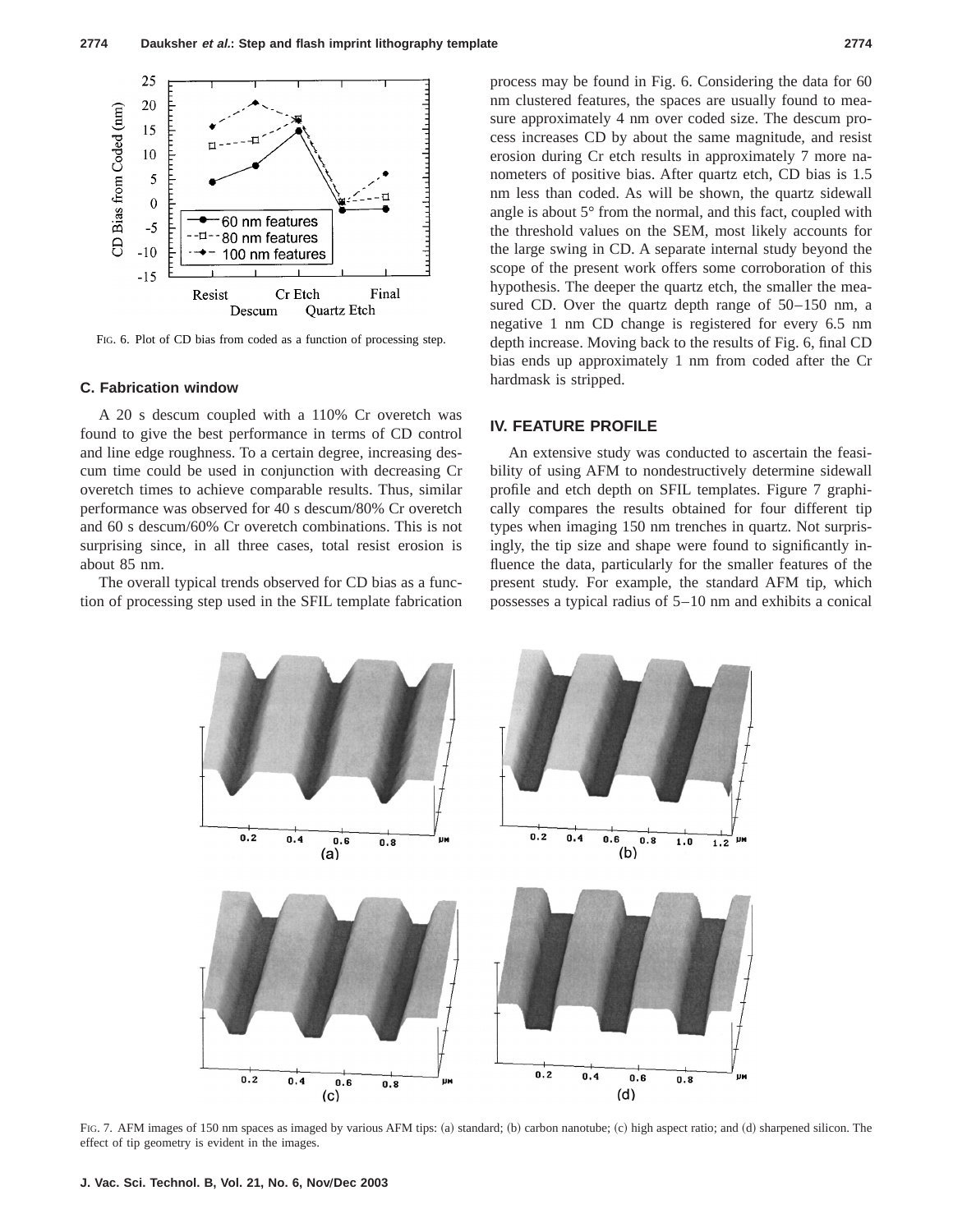

FIG. 8. Cross section of 150 nm trench on a 6025 plate. Preparation involved a FIB procedure and SEM imaging. The protective film stack for charge dissipation and sample protection is labeled.

cross section, was still able to fit into 150 nm trenches and determine etch depth with good accuracy. However, as will be shown, predicted sidewall angles of 118°–130° proved to be significantly different than actually present, with tip geometry as the underlying cause. When comparing standard, carbon nanotube, high aspect ratio, and sharpened silicon AFM tips, the sharpened silicon tips were able to measure 80 nm wide trenches nominally etched 100 nm deep into the quartz. Even with a 2 nm tip radius, geometrical considerations for the sharpened silicon tips limited sidewall angle determination to greater than 100°. In fact, as measured by these tips, sidewall angle and etch depth were found to be 102° and 89.6 nm, respectively.

Actual template cross sections are difficult to prepare and necessitate destruction of the part being analyzed, which, obviously, is not desirable. However, for the sake of obtaining direct evidence of feature sidewall angle and profile rather than inferring data from an imprint profile, a SFIL template was sacrificed and analyzed. An initial extensive manual polishing approach was unsuccessful due to material chipping. Polishing of an encapsulated sample was next attempted but also resulted in chipping. A viable approach for cross sectioning the trenches was found by using a focused ion beam tool. Due to extreme charging, sample drift, and surface damage associated with the sample material and the FIB technique, a protective film stack was deposited on the top surface of the sample. Following the FIB procedure, crosssectional SEM analysis and measurements of the selected trench structures were obtained. Figure 8 contains a SEM image of a 150 nm trench prepared via the aforementioned technique. Using SEM measurements as a basis, sidewall angles of these features were calculated to be 94.8°. The analogous sidewall angle of larger 500 nm features was found to be almost identical, 95.6°. It is also interesting to note that the SEM measurements suggest an etch depth of 89.1 nm for the 150 nm features, and this number compares extremely well to AFM measurements described above.





FIG. 9. Etch depth vs feature size as measured by AFM. Microloading effects are minimal down to the smallest feature size measured  $(70 \text{ nm})$ .

#### **V. MICROLOADING EFFECTS**

Because no etch stop layer is present when etching the quartz substrate for SFIL template fabrication, the question of microloading becomes important. Variation in the etch depth into the quartz for different feature sizes will directly translate into different feature heights left behind on a wafer after the imprint process. Of course, this thickness variation would still exist on the wafer after the etch process was performed to remove the residual layer. In general terms, the precise shape and height of features cut into the etch barrier would then vary with feature size, and erosion of the etch barrier during the subsequent transfer layer etch could result in excessive CD loss that also varied with feature size. To avoid this would require the transfer layer etch process to have even higher selectivity of the ARC to the etch barrier material. Additionally, the thinner the etch barrier/ARC stack is, the more difficult it is to subsequently use the stack to pattern transfer an underlying dielectric or metal film for device fabrication.

Figure 9 contains a plot of quartz etch depth as a function of feature size as measured by AFM. It can be seen that the ICP process used to etch the quartz exhibits minimal microloading effects. Good linearity of etch depth was observed for all features sizes measured from 70 nm up to 8  $\mu$ m. On the template analyzed, average feature depth was found to be 88.8 nm with a  $1.2$  nm variation  $(1 \text{ sigma})$ . Trenches narrower than 70 nm could not be measured because of the aforementioned geometrical considerations related to the shape of the AFM probe tips. However, circumstantial evidence for smaller features is available from cross sections taken on imprinted wafers. SEM images of imprinted features as small as 30 nm suggest that microloading effects on the template are negligible. Data is not currently available below 30 nm. Further studies are planned in which broadband reflectometry and other techniques will be investigated to measure sub-100 nm features.

## **VI. CONCLUSION**

SFIL potentially offers a low cost, high throughput alternative to other lithographies. We have demonstrated a physical masking process for generating dry etch process window